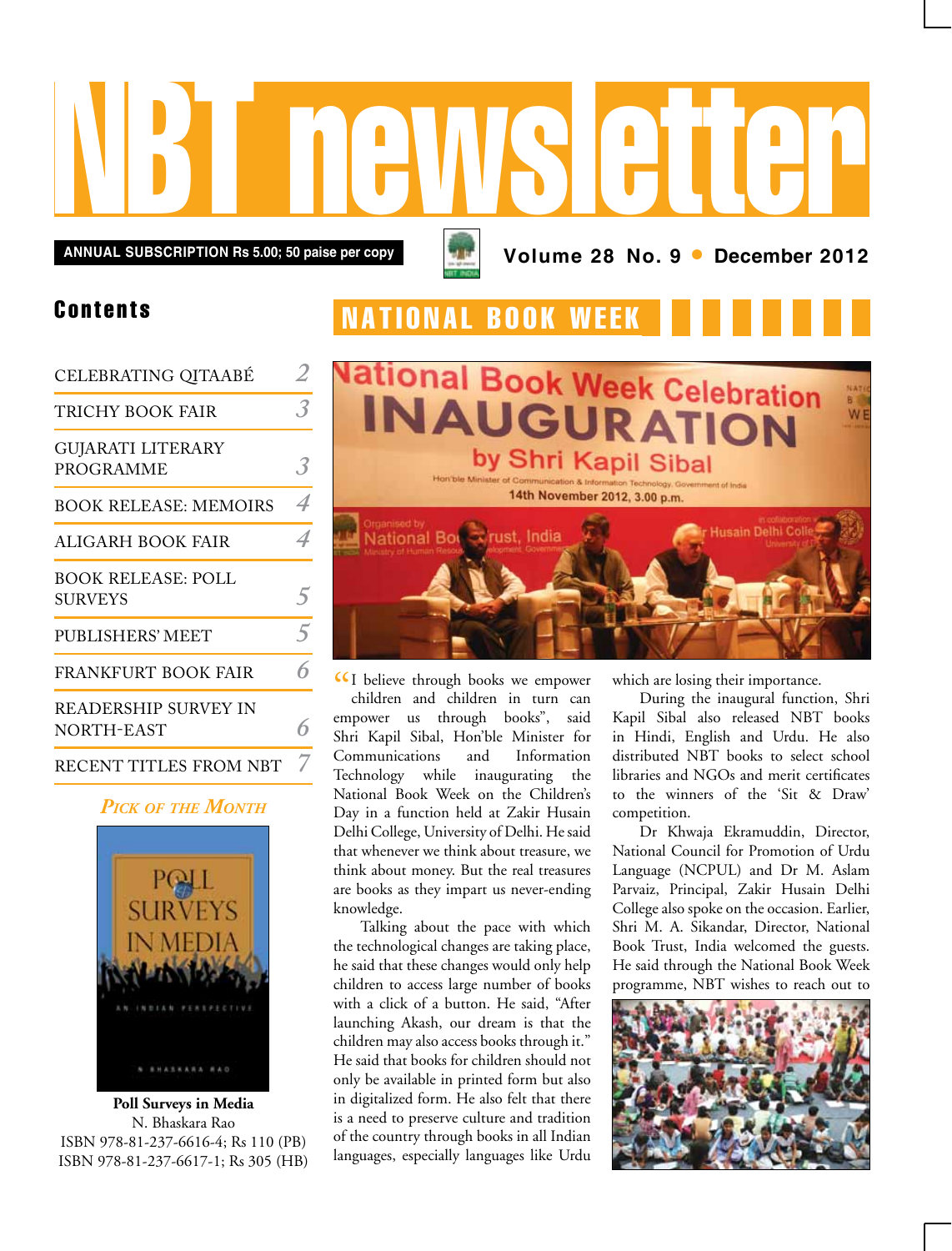people, especially children and the young, for promoting reading habit across the country. He also informed about several promotional events being organized by NBT that are taking place across the country during the week.

Earlier, a Sit-and-Draw Competition was specially held for school children. Over 400 children participated at the competition. Later Shri Kapil Sibal gave away the prizes to the winners.

A Book Exhibition at the college premises was also organised by the NBT in collaboration with Sahitya Akademi

## celebrati

A three-day event celebrating the National Book Week was held at DLF Place Mall, Saket, New Delhi from 16 to 18 November 2012. Organized by the National Book Trust, India and Cinedarbaar, the event was aimed at promoting and encouraging book reading among all.

eek C WEEK  $201$ 

and National Council for Promotion of Urdu Language. A photo gallery at the venue showcasing journey of NBT since its foundation in 1957, was put up.

NBT celebrates National Book Week throughout the country every year. Several literary programmes and book exhibitions are organised during this special week dedicated to books to promote books and reading habit especially among children and young people.

This year about 200 book events were organised in Delhi as well as in the states of Andhra Pradesh, Andaman & Nicobar, Assam, Haryana, Himachal Pradesh, Karnataka, MP, Maharashtra, Odisha, Punjab, Rajasthan, Tamil Nadu, Tripura, Uttar Pradesh, and West Bengal.

included, 'Treasure Hunt', a fun way to crack the clues based on books, a Storytelling session with Simi Srivastava from Kathashala, 'Sounds and Poems', 'Poetree Installation', 'Weave a Yarn', a collaborative project where people continue each other's stories on a big white canvas, and much more.



Inaugurating the event, Shri M.A. Sikandar, Director, National Book Trust, India exhorted children to make the most of the event and inculcate reading as a habit.

Later he released the book, *Waves*, a compilation of short stories, written exclusively by children in the age group 13-17 years and published by Cinedarbaar. *Waves* is the fruition of a workshop organized by Cinedarbaar and the National Book Trust, India for school students on creative writing.

Qitaabe, one of its kind of a 'literary lab', had lots of activities that were innovative, interactive and full of fun, especially for children and families. Other activities that were held



A small library of books by National Book Trust, India and Penguin was made available at the Mall for people to sit and read. The books were also on sale at a discounted rate.

All these activities were held to bring children and youth closer to the world of books and inculcate book reading habit as a part of their life.

A month-long pan India campaign is being organized by the National Book Trust, India and Cinedarbaar from 16 November to 16 December 2012, to promote book reading amongst the youth. The Internet and social media are taking the young minds away from books. To generate interest among them about books and reading, by using the medium of technology of their choice, an online contest has been designed that would also enable them to hone their skills as a writer.

Based on the broad theme of 'fantasy', the online contest is open for children under two categories: age-groups 6 to 12 and 13 to 17. Children under the first category can participate in the 'Indian Superhero' competition, where they can create an original idea of a new Indian superhero, who should have some superpower which can be used to better India. The children in the second age-group category can participate in the 'Science Fiction Story' competition, where they have to create a short science fiction story about aliens, time travel, robots, a futuristic world or anything 'out of the world'.

The best entries chosen from the competition will be published in the form of a book by the National Book Trust, India.

Just log on to www.qitaabe.com!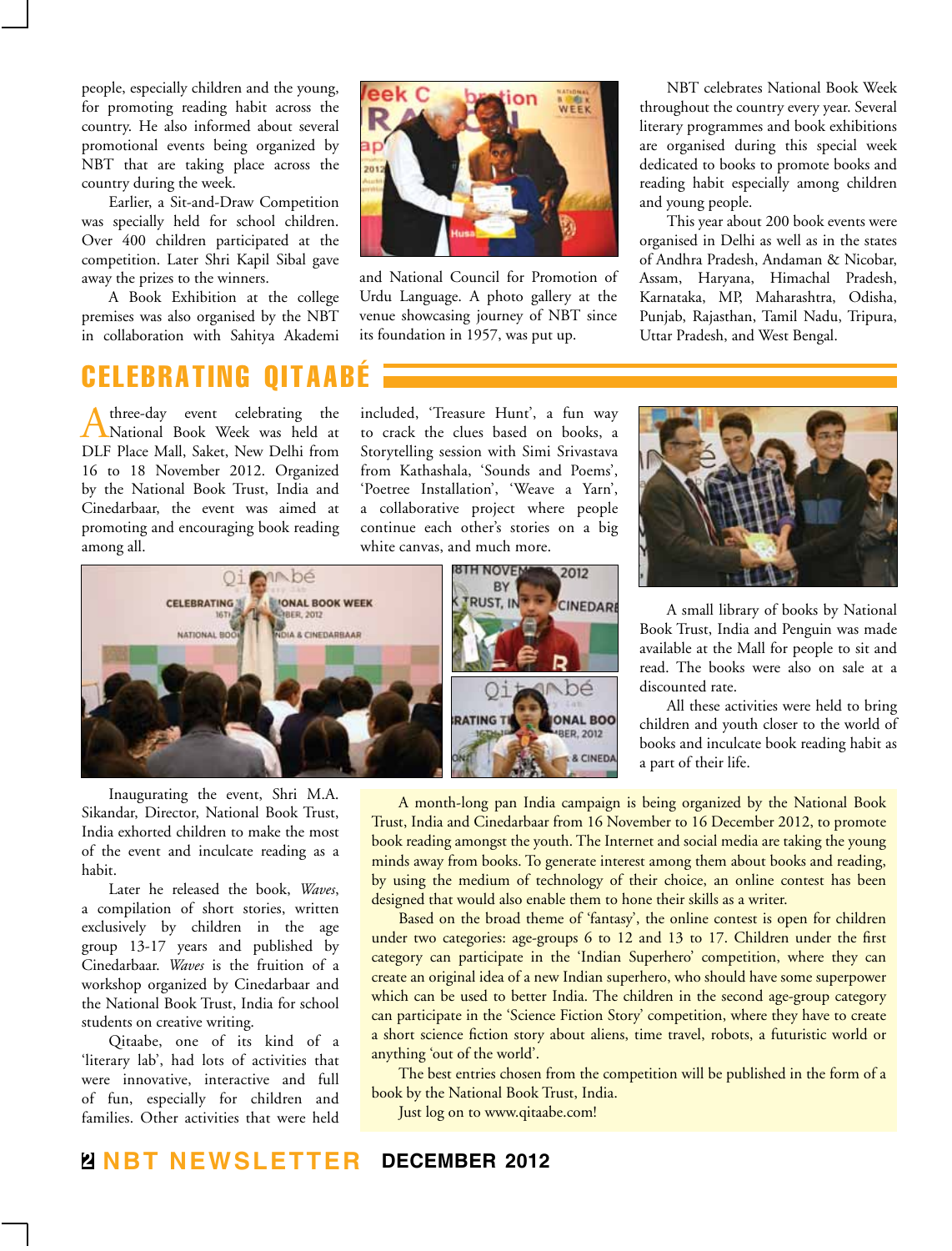# **TRICHY BOOK FAIR**

A nine-day long book fair was organised<br>by the National Book Trust, India, in association with the District Administration and the Rotary Club of Tiruchirappally at Trichy, in Tamil Nadu from 6 to 14 October 2012.

Inaugurating the nine-day Fair, the Collector Ms Jayashree Muralidharan, commended NBT's initiative to organise a book fair on a large scale in the city. "Reading books is the best way to acquire knowledge. If you begin to love reading, you will never stop", she told the youth and children in the audience.

Speaking on the occasion, Shri M.A. Sikandar, Director, NBT, India said, "This book fair is an opportunity to encourage people, especially children and youth, to read books and develop a habit of reading". He further announced the NBT's plan to open Book promotion centres all around the country. "These centres would offer space to organise literary programmes and hold book releases. They will also house the NBT bookshop, and have a mobile



van which will cover the rural areas in the States".

Shri M. Thirumalai, Vice-chancellor, Tamil University, Thanjavur; Shri Su. Venkatesan, well-known writer; Shri R.S. Shanmugam, President, The Booksellers & Publishers Association of South India, and Mohammd Hussain, President, Rotary Club of Tiruchi also spoke on the occasion. They appreciated NBT's initiative to organise the Fair at Trichy for the first time and hoped it would be a

regular affair in the future.

Held at the St. John's Vestry Anglo Indian Higher Secondary School grounds, the fair showcased about 140 publishers, distributors and booksellers from all over India across 175 stalls. Books were available in all major Indian languages, including Hindi and English covering various genres for all age groups. The Fair was attended by a large number of people.

The Fair was coordinated by Shri T. Mathan Raj, Tamil Editor, NBT.

## gujarati literary programme

As part of the National Book Week celebrations, a two-day Gujarati Literary programme was held in New Delhi on 16–17 November 2012, organised by the National Book Trust, India in collaboration with Shree Dilli Gujarati Samaj, Delhi.

Two books in Gujarati entitled, *Amritlal Sheth* and *A Manual on Dog Training*, published by the National Book Trust, India were released by Smt Vidyaben Shah, educationist and active social activist, and Shri Prakash N. Shah, eminent scholar and editor, Nirikshak, Gujarati fortnightly magazine; at a book release function held in the Hall of Gujarati School, Civil Lines, Delhi on 17 November 2012. Smt Varsha Das, author of *Amritlal Sheth* and Dr Gautam Unny, author, *A Manual on Dog Training* also spoke on the occasion.

The release was followed by a discussion session on the topic 'Importance of Reading in Our Lives Today'. Dr



Bhadrayu Vachchrajanni, writer and Principal-Director, Academic Staff College, Saurashtra University presented his views on the subject.

Earlier, Shri M. A. Sikandar, Director, National Book Trust, India informed the audience about the various activities of the Trust, besides publishing. Shri Mohit Parekh, Chairperson, Shree Dilli Gujarati Samaj welcomed the guests present on the occasion.

A Creative Writing and Painting Workshop for Children was held on 16 November 2012 at the Gujarati School run by Shree Lakshminarayan Trust, Delhi. The winners were gifted with NBT books as prizes.

A book exhibition was also put up on the occasion. The two-day programme was coordinated by Shri Bhagyendra Bahadurbhai Patel, Gujarati editor at NBT.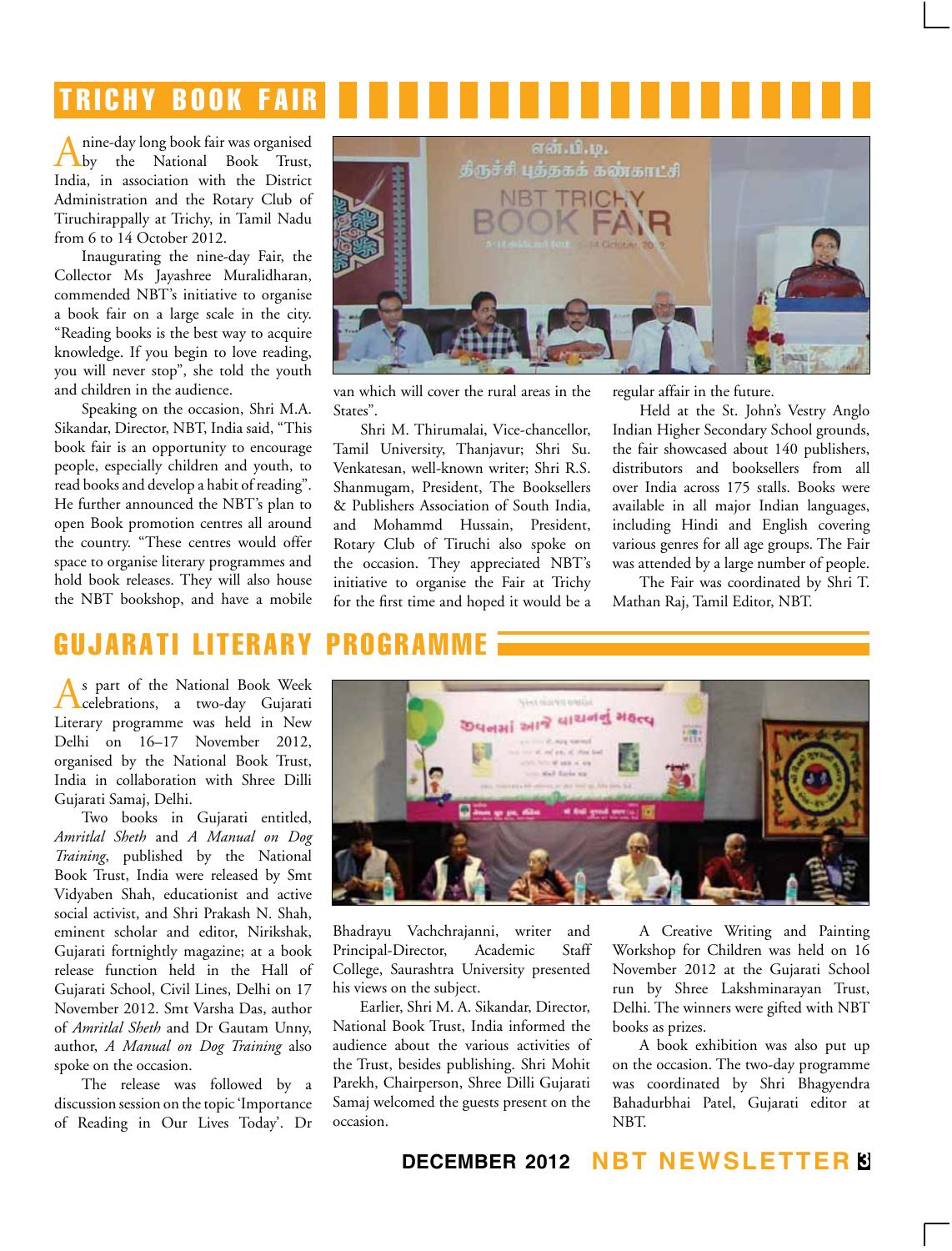# Book release: memoirs

The autobiography of Ms Rami<br>Chhabra veteran journalist and social activist, entitled *Breaking Ground: Journey Into The Media… And Out* published by the National Book Trust, India was released in a function organised at the India International Centre, New Delhi, on 20 November 2012.

The release was followed by a panel discussion, moderated by Shri S. Nihal Singh, Former Editor, The Statesman and The Indian Express. Justice (Rtd.) Shri Rajinder Sachar Former President, People's Union for Civil Liberties (PUCL), Shri H K Dua, MP (Rajya Sabha) & Former Editor-in-Chief, *The Tribune*, Dr Mira Shiva, Founder Member, People's Health Movement, and Dr Zarina Bhatty, Former President, Indian Association of Women's Studies participated in the discussion.

The book, according to the speakers, gives an insight into the personality of Ms Chhabra, her determination and her fighting spirit to carve out a niche for herself in a male dominated society. Her stand for the empowerment of women

## aligarh book fair

A five-day long Book Fair was organised in the campus of Zakir Husain Engineering College in Aligarh from 17 to 21 October 2012. Organised in association with the Aligarh Muslim University, the Book Fair saw the participation of more than 90 publishers, distributors and booksellers from all over the country.

Inaugurating the Fair, Shri Jamiruddin Shah, Former Lt. Colonel and Chancellor, Aligarh Muslim University commended NBT for organising the Fair in Aligarh and was hopeful that all book-lovers, Students and teachers would benefit from the opportunity and buy books of their choice. He also said that the reading habit is essential for humankind because it is helpful in connecting each person with another in the society. Recalling his younger days, he commented that his



in Parliament and issues related to sex workers, her efforts in other social issues like health policies, gender bias and in particular the circumstances in which she worked as a journalist and activist especially in 1960s and 70s came up for discussion. The volume is more than an autobiography; it is a kind of social autobiography as it not only talks about her but also about the post-independence society. Ms Chhabra read out excerpts from her book about her journey from



Mexico to Vietnam in 1975 and also about her experience as a journalist.

As a 'professional memoir' of a pioneering 'woman' journalist, the book takes the reader through the many disappointments, bewilderments and committed battles, even as when times changed. Passionately narrated, the book offers a rare insight into the 'other' side of a nation-building.

Earlier, Shri M.A. Sikandar, Director NBT welcomed the guests present on the occasion. He hoped that the volume will be well received by the readers. He also informed about NBT's plan to bring out e-books for people.

The programme was coordinated by Shri Kumar Vikram, Editor, NBT.





reading of comics encouraged his habit of reading as he grew up.

Speaking on the occasion, Prof. Irfan Habib, renowned historian expressed his happiness on NBT having organised a book fair in the area, and said that this is the best medium to reach the books to the book-lovers. He mentioned that though information is available on the internet, but that does not reduce the importance of books in any manner.

Earlier, Shri M. A. Sikandar, Director, National Book Trust, India informed the audience about the various activities of the Trust, besides publishing.

During the five days of the fair, many literary and cultural programmes were also held.

The programmes and the book fair were coordinated by Dr Shams Equbal, Urdu editor at NBT.

**4 NBT Newsletter december 2012**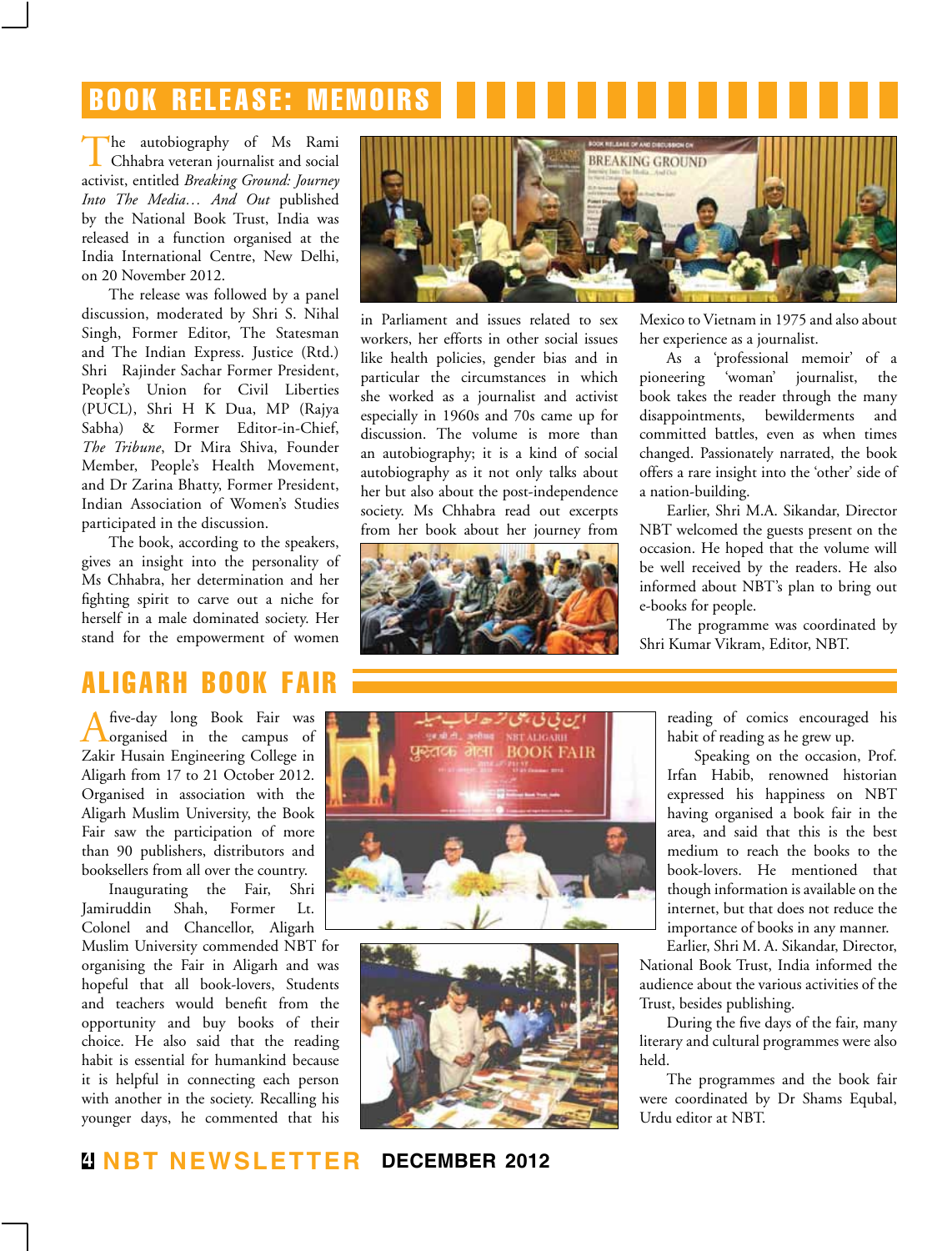# book release: poll surveys

r Shashi Tharoor, Hon'ble Minister of State for Human Resource Development released the recently published title of the NBT, India entitled *Poll Surveys in Media: An Indian Perspective*  authored by Dr N. Bhaskara Rao at a book release function held at the Constitution Club of India, New Delhi on 22 November 2012.

Dr Tharoor said that the Indian citizens do not understand

the polling surveys and this book will provide the complete information about the process involved in conducting such surveys by the media in the country. The book talks about poll bias, role of media and other issues related to survey. He added, "As an author I appreciate NBT's effort by going to aam aadmi by providing books at affordable prices."

"Paid news is a matter of concern for

## publishers' meet

In order to discuss some of the aspects<br>covering the organizing of New Delhi In order to discuss some of the aspects World Book Fair 2013, the NBT, India held a Publishers' Meet on 3 November 2012 at the India International Centre, New Delhi. The 21st NDWBF is to be held from 4-10 February 2013 at Pragati Maidan, New Delhi. Around 50 publishers and representatives of publishing associations attended the Meet.

In his address, Shri M.A. Sikandar, Director, NBT, discussed some of the new programmes being introduced at the Fair. The Theme programme for the Fair focuses on India's tribal and folk literature: 'Indigenous Voices: Mapping India's Folk



us. Media can play a big role in checking it," said Election Commissioner H.S. Brahma as he underlined that democracy can be strengthened only when there is a



& Tribal Culture'. The Guest of Honour country is France, which is participating with a large group of publishers and will organise many discussions related to book trade between the two countries. Besides, for the first time NBT is organising a two-day New Delhi Rights Table on 2-3 February 2013 before the NDWBF. The Rights Table will bring together many publishing professionals and Rights agents from India and abroad for a B2B interaction. Details of the same are available at the NBT's NDWBF website. The Director also informed that this year onwards participants can book their stalls online.



"solid" media.

Dr G.V.G. Krishnamurthy, Former CEC of India, Shri Krishna Prasad, Editor, *Outlook*, Dr S. Venkat Narayan, Former Editor, *India Today*, Ms Seema Mustafa, Senior Journalist also spoke on the occasion.

Earlier, Shri M.A. Sikandar, Director, NBT, welcomed the guests present on the occasion.

The book gives an insight into the complex issue of handling of pollsrelated surveys by the media in the country. It also analysis the role and methods used by media for conducting poll surveys. Pitching for transparency in conducting and in the use of poll surveys, the book presents an insider's view and an outsider's concern but with a critical perspective.

The programme was coordinated by Shri Kumar Vikram, Editor, NBT.

### **Advisory Panel Meeting**

The Kannada Advisory Panel meeting was held on 5 November 2012 at Southern Regional Office, NBT, Bangalore. The meeting was presided over by Shri A. Sethumadhavan, Chairman, NBT, India. Others present at the meeting included Dr. Kamala Hampana, Dr. L. Hanumanthaiah, Dr. Siddalinga Pattanashetti, Dr. B. Surendra Rao, Shri Nagesh Hegde, Prof. S.G. Siddaramaiah, Shri Ramjan Darga, Shri Vivek Shanbhag as members and Shri Prakash Kambathalli as a special invitee. From NBT, India, Shri H. Nagarajappa, Kannada Editor and Shri Amit Karki, Regional Manager, SRO, Bangalore were present at the meeting.



### **december 2012 NBT Newsletter 5**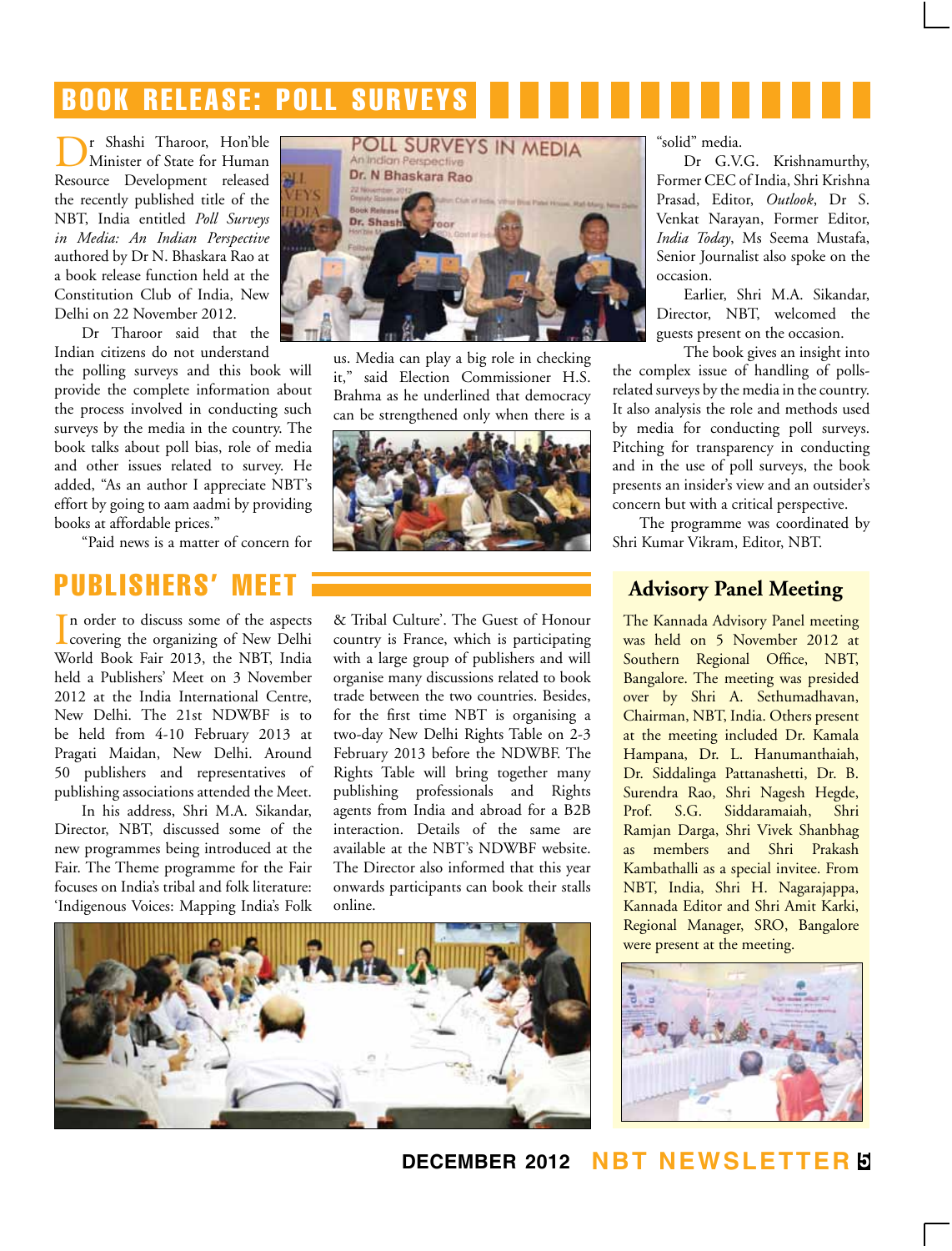# frankfurt book fair

India participated at the Frankfurt<br>Book Fair in a big way. An India ndia participated at the Frankfurt Pavilion with 16 stalls was specially put up by NBT in association with CAPEXIL. According to Shri M.A. Sikandar, Director, NBT, India "Indian writings today have a great demand internationally. In order to further promote our books in foreign languages we have initiated a financial assistance scheme for foreign publishers

keen on taking up Indian books." This was announced by him at a panel discussion organised by FIP in collaboration with Indian Literature Abroad, Ministry of Culture, on the sidelines of the Frankfurt Book Fair.

"Participation at the Frankfurt Book

Fair has helped NBT to network with other international publishers in particular for encouraging their participation at the New Delhi World Book Fair," he said. Later, he attended a meeting of International Fair Directors where he discussed the importance of participating at the New Delhi World Book Fair and how it opens up an exciting book market for Asia and Africa.

Shri Taranjit Singh Sandhu, Consulate General of India at Frankfurt visited the India Pavilion and expressed his happiness at seeing a strong Indian participation.

With a special focus on the area of





children, young people and education, seeing it as an area of dynamic growth, the Frankfurt Book Fair was held from 10 to 14 October 2012, with an aim to demonstrate that the book industry itself has given birth to a new generation of which it can be proud.



In addition to the established Forum Children's and Young Adult Media, this new area was also home to the Hot Spot Kids & e-Reading, where the focus was on digital and social reading and writing. Hot Spot exhibitors included literature portals, social reading providers and selfpublishing platforms.

Closely tied to children's and Young Adult media is the subject of education, which has had its own dedicated area at the Frankfurt Book Fair since 2006 — the home of education, science and specialist information. The Forum Education Hall also hosted discussions and presentations with education experts, educators and developers every day of the fair. Visitors with an interest in science thronged the stall of European Organization for Nuclear Research — CERN, where they could get an inside look at the CERN control room

at any time via live circuit. Researchers at the stand also answered questions about the famous CERN particle accelerator or the newly discovered Higgs particle.

The highlight of the Book Fair was the presentation by the Guest of Honour Country, New Zealand, which won the admiration of trade visitors and general public alike with its charming understatement, its

magnificently designed pavilion and its colourful mix of performance, dance, singing, multimedia and literature. In addition, 68 newly translated books from New Zealand were on display, ranging from light fiction to scholarly literature, graphic novels, comics and non-fiction

> books. There was also a series of lectures and talks serving this aim.

The Frankfurt Book Fair 2012 witnessed over 2,81,753 visitors at the Fair, where about 3,300 professional participants used the Frankfurt Book Fair as a way of meeting important players from the book industry as part of an international knowledge network; they identified new business models and trends, witnessed international examples of best practice, and exchanged their ideas.

Shri Pradip Chhabra, Dy. Dir. (Exh.) and Shri Debu Sarkar, Dy. Dir. (Art)

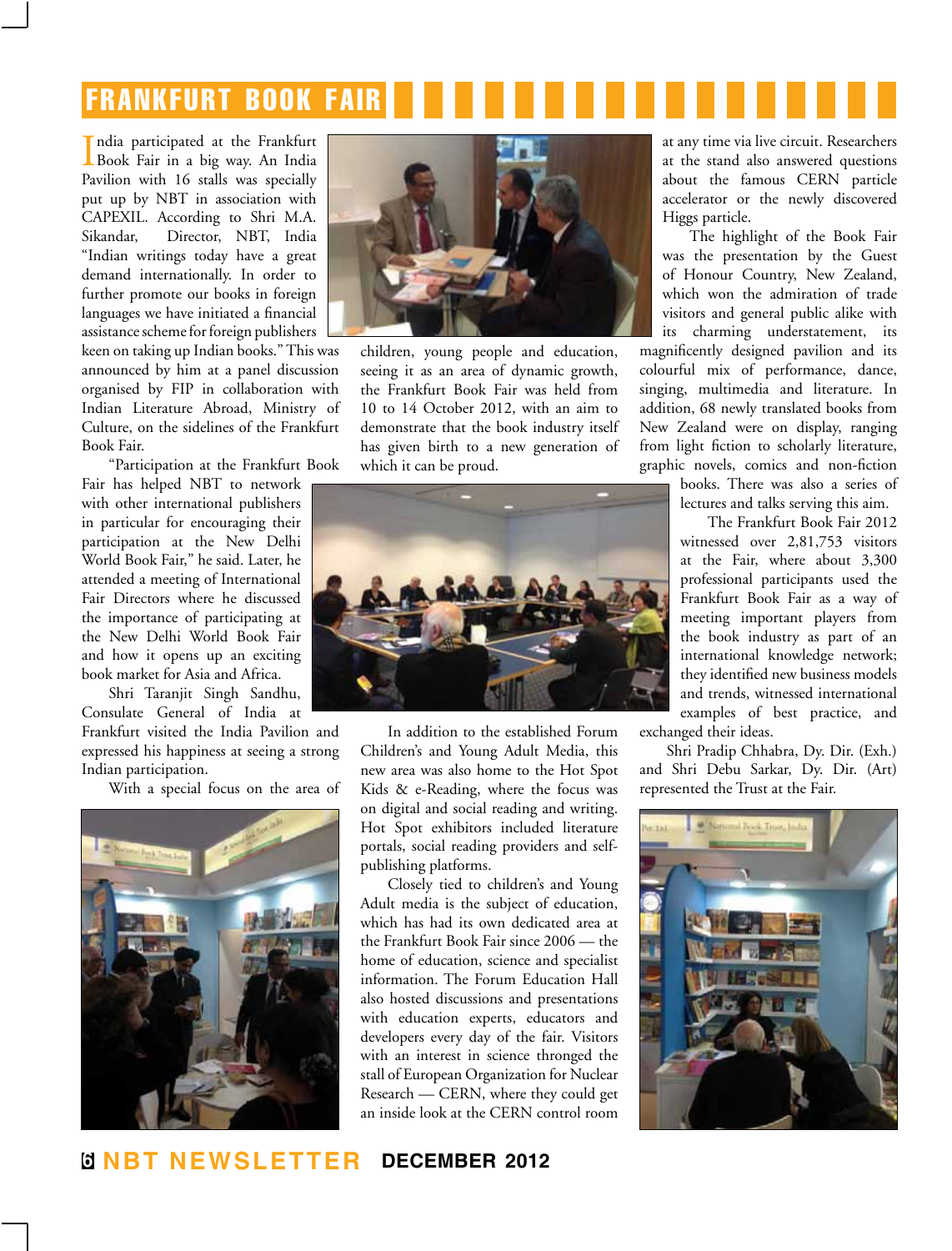## **RECENT TITLES FROM NBT**

#### **Breaking Ground: Journey into the Media… and Out** Rami Chhabra

ISBN 978-81-237- Rs 305 (PB) ISBN 978-81-237- Rs 935 (HB)

![](_page_6_Picture_3.jpeg)

The 'Nehruvianera' of post-Independence India roused u n p r e c e d e n t e d hopes and e x p e c t a t i o n s in the country, particularly among

the educated classes. Growing up during those atmospheric years and starting out professionally in the historic fifties and sixties, Rami Chhabra carved a niche for herself as a pioneering 'woman' journalist. The book, presented as her 'professional memoir', takes us deep into a positive life perspective turning into a complex web of disappointments, bewilderments—and committed battles—as the times changed, particularly in the last two decades of globalization. Fascinating and passionately narrated, with minute details of events throwing light on the struggle for women's equality and public service communication space, in particular the intersection with sexuality, the book offers a rare insight into 'other' sides of nation-building.

#### **Poll Surveys in Media: An Indian Perspective**

N. Bhaskara Rao ISBN 978-81-237-6616-4; Rs 110 (PB) ISBN 978-81-237-6617-1; Rs 305 (HB)

![](_page_6_Picture_8.jpeg)

Democracy lies at the heart of Indian nationhood and the media is considered to be its integral part. In this light, the present book discusses and provides valuable insight into a very complex and key

issue—that of the handling of polls-related surveys, and thereby, polls themselves, by the media in India. Naturally, how the poll-surveys are conducted as such, who conducts them at what behest, are they scientific enough, can they be the sole criteria for making poll-related predictions and analysis and how media should approach them, are some of the major areas taken up for discussion here. Pitching for transparency in conducting and in the use of poll surveys, the book presents an insider's view and an outsider's concern but with a critical perspective. It is likely to be of immense value to the researchers, survey agencies, media professionals, the

## Readership Survey in North-east

Shri M.M. Pallam Raju, Hon'ble Union Development Minister, Govt. of India released a book titled *Youth of North-East India: Demographics and Readership* on 20th November 2012 at his Shastri Bhawan office at New Delhi. Shri Jitin Prasad,

Minister of State for Human Resource Development, Shri Ashok Thakur, Secretary (HE), Ministry of HRD, and senior officials of MHRD, NCAER and NBT were present on the occasion.

This report is a follow-up study of the National Youth Readership Survey (2009-10) assigned to National Council of Applied

Economic Research (NCAER) by the NBT under the National Action Plan for the Readership Development among the Youth (NAPRDY) mooted by the Trust. It attempts to give an analytical and detailed account of the reading habits of the literate youth in the north-eastern states and their

![](_page_6_Picture_16.jpeg)

political class as such, students and teachers of political science and to all concerned citizens interested in this crucial aspect that the transitional times bring up before the Indian democracy.

#### **The Ailing Forests of India** C.K. Karunakaran

ISBN 978-81-237-6568-6; Rs 145

![](_page_6_Picture_20.jpeg)

In pre-historic days, the forests extended over the entire country. The original inhabitants mostly lived as denizens of the forest. With the practice of agriculture, came shifting

cultivation and gradual destruction of forests for farming and pasture. Later on, greed and a growing population led to progressive shrinkage of our forest cover and to inevitable consequences in the form of erosion, floods and drought. In addition to making an attempt to trace the history of our forests, this book analyses the human interference leading to the highly degraded status of the same today and suggests measures for its ecorestoration.

exposure to different forms of media, and how diverse socio-economic and motivational factors impact their reading habit. The reading of 'leisure or non-text books' among the literate youth is the special focus of the study. In order to have a better understanding of the status of the

North-Eastern (NE) states as compared to the rest of country in this sector, the findings are compared with the similar result for one rich state (Maharashtra) and one economically backward state (Bihar) of India chosen on the basis of their per capita gross domestic product. This is over and above the comparison of the findings in respect of the NE states with the overall Indian situation.

**december 2012 NBT Newsletter 7**